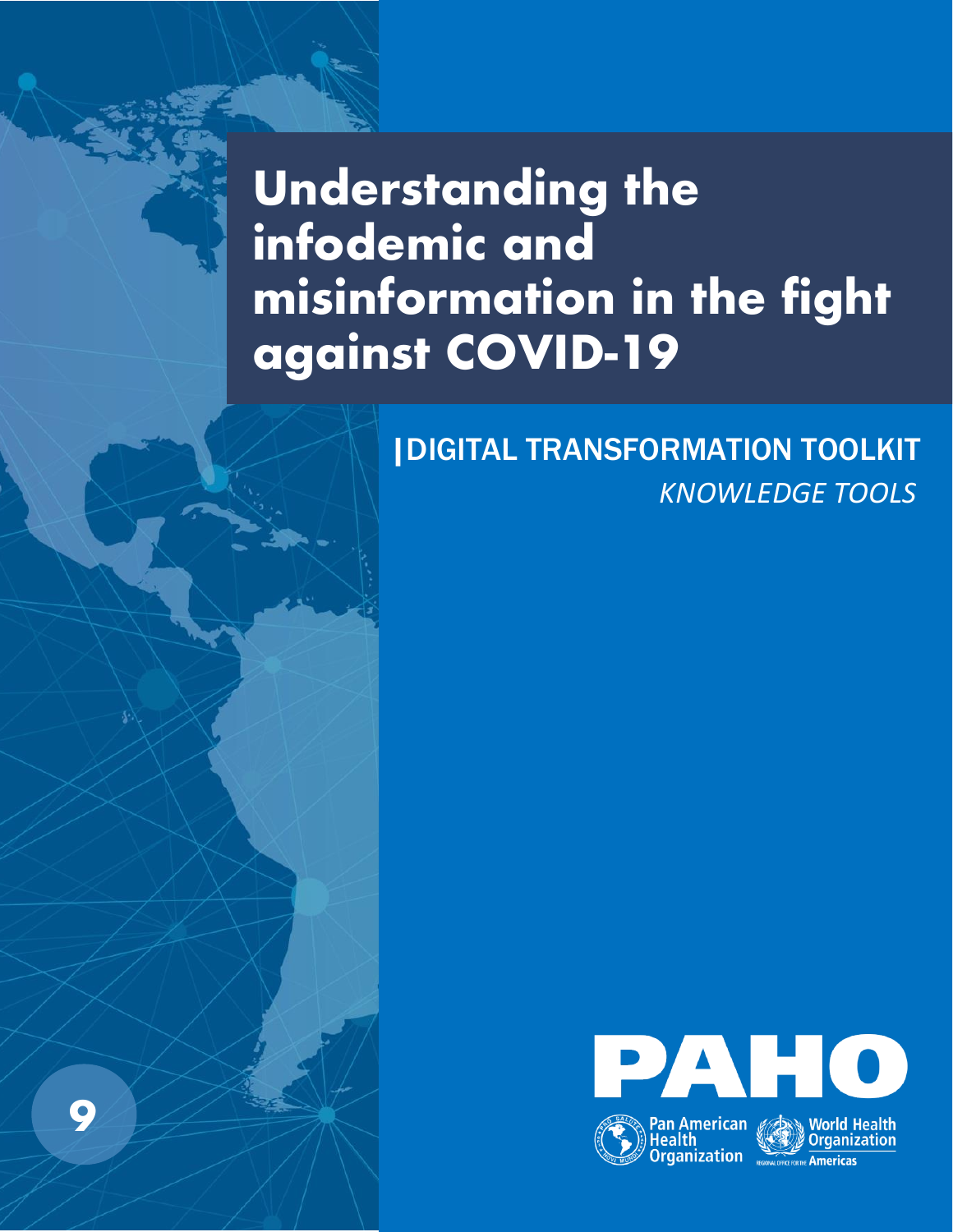

IMPORTANT NOTE: *Stay informed with timely information on the Coronavirus Disease (COVID-19), available on th[e PAHO](https://www.paho.org/en/topics/coronavirus-infections/coronavirus-disease-covid-19) an[d WHO](https://www.who.int/emergencies/diseases/novel-coronavirus-2019/advice-for-public) websites and through your national and local public health authorities*

#### **What is the Infodemic?**

As stated by the WHO, the COVID-19 outbreak and response has been accompanied by *a massive infodemic: an overabundance of information – some accurate and some not – that* 

*makes it hard for people to find trustworthy sources and reliable guidance when they need it*. Infodemic refers to a large increase in the volume of information associated with a specific topic and whose growth can occur exponentially in a short period of time due to a specific incident, such as the current pandemic. In this situation, misinformation and rumors

Access to the right information, at the right time, in the right format IS CRITICAL!

appear on the scene, along with manipulation of information with doubtful intent. In the information age, this phenomenon is amplified through social networks, spreading farther and faster like a virus.<sup>1</sup>

#### **What is Misinformation?**

Misinformation is false or inaccurate information deliberately intended to deceive. In the context of the current pandemic, it can greatly affect all aspects of life, especifically people's

**361,000,000 videos** were uploaded on YouTube in the last 30 days under the "COVID-19" and "COVID 19" classification, and about **19,200 articles** have been published in Google Scholar since the pandemic started. In the month of March, around **550 million tweets** included the terms **coronavirus**, **corona virus**, **covid19**, **covid-19**, **covid\_19**, or **pandemic**.

mental health, since searching for COVID-19 updates on the Internet has jumped 50% – 70% across all generations. Misinformation in a pandemic can negatively affect human health. Many false or misleading stories are fabricated and shared without any background or quality checking. Much of this misinformation is based on conspiracy theories, some introducing elements of these into

seemingly mainstream discourse. Inaccurate and false information has been circulating about all aspects of the disease: how the virus originated, its cause, its treatment, and its mechanism

<sup>1</sup> Zarocostas, J. (2020). How to fight an infodemic. *The Lancet*, *395*(10225), 676.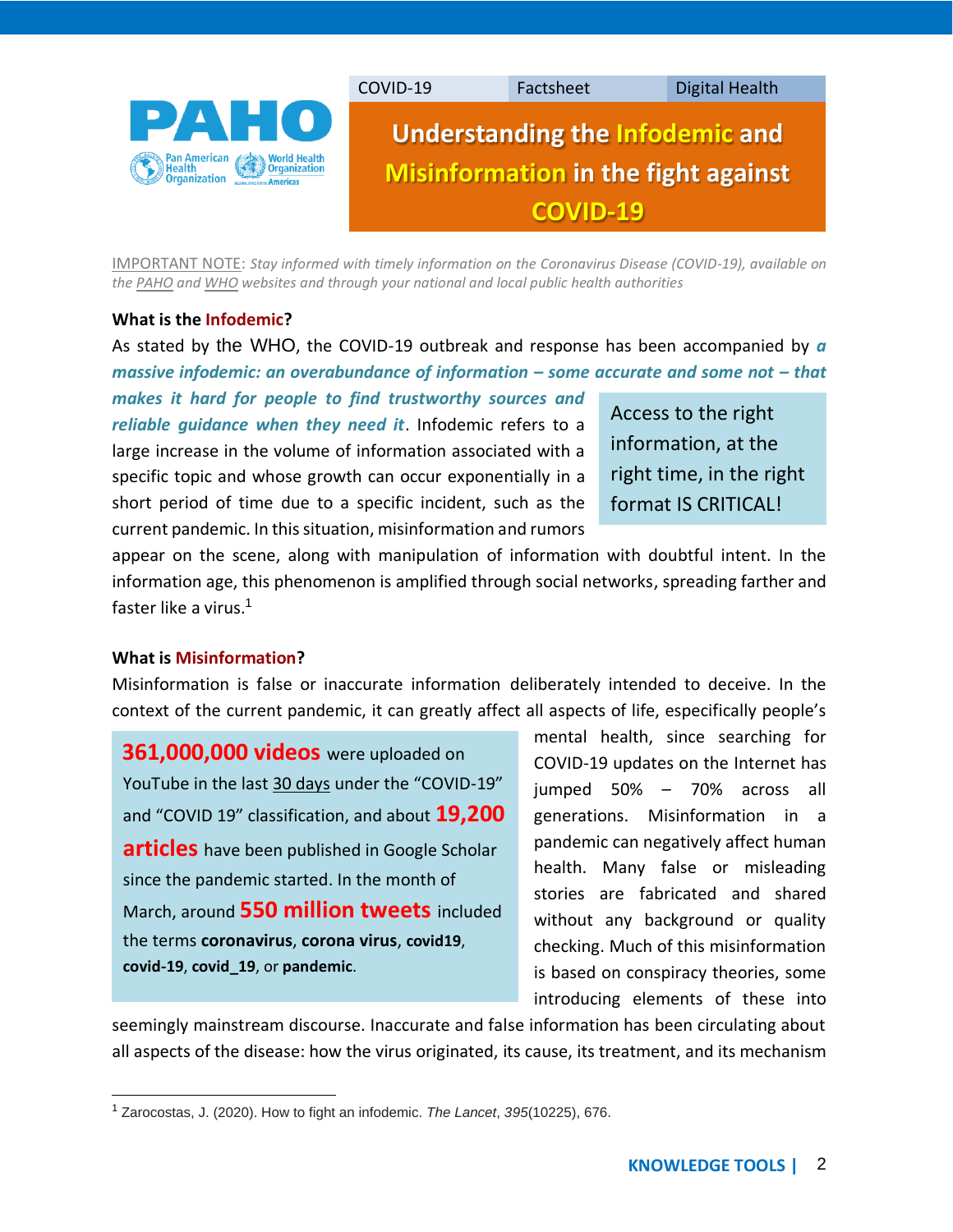of spread. Misinformation can circulate and be absorbed very quickly, changing people's behavior, and potentially leading them to take greater risks. All this makes the pandemic much more severe, harming more people and jeopardizing the reach and sustainability of the global health system.

#### **How does the Infodemic contribute to Misinformation?**

Increased global access to cell phones with an Internet connection, as well as social media, has led to the exponential production of information and the number of possible paths for getting

it, creating an information epidemic or **infodemic**. In other words, we have a situation where a lot of information is being produced and shared to every corner of the world, reaching billions of people. How much of this information is accurate? Just some.

It is key to break this dangerous cycle: misinformation expands at the same pace as content production and distribution paths grow. So, the very same infodemic accelerates and perpetuates misinformation.

# **What kind of information are people looking for and what are they expecting to get today?**



# **Why can the Infodemic make the pandemic worse?**

- Makes it hard for people, decision makers, and health workers to find trustworthy sources and reliable guidance when they need it. Sources may be apps, scientific organizations, websites, blogs, "influencers," and more
- People may feel anxiety, depression, overwhelmed, emotionally drained, and unable to meet important demands
- It can affect decision-making processes when immediate answers are expected and not enough time is allotted to deeply analyze the evidence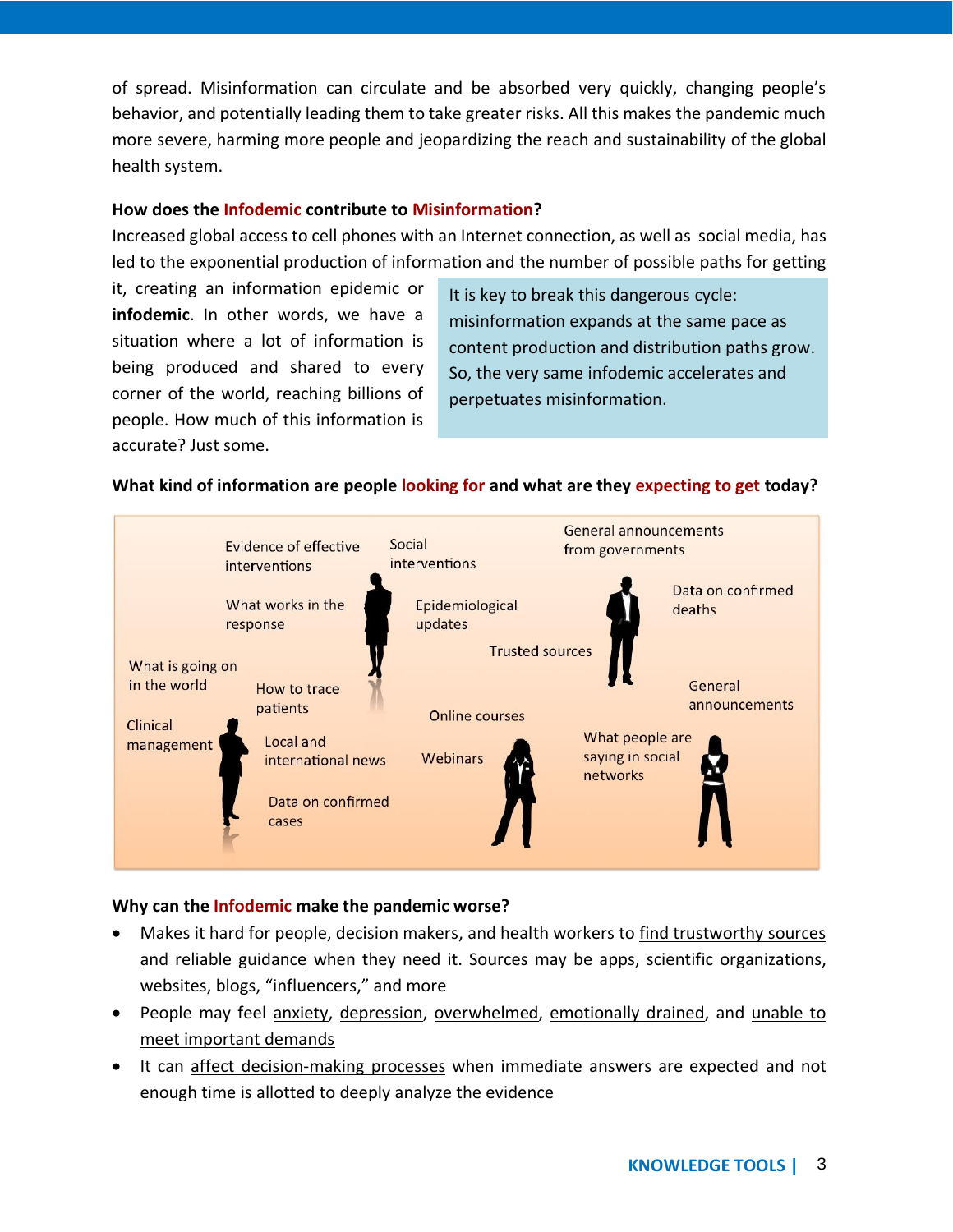- No quality control on what's published, and sometimes, on what's used to take action and make decisions
- Anybody can write or publish anything on the web (podcasts, articles, etc.), in particular on social media channels (individual and institutional accounts)

# **How are people tweeting about COVID-19 in the Americas?**

According to a study by the **[Center for Health Informatics](https://chi.healtheng.illinois.edu/) at [the University of Illinois](https://chi.healtheng.illinois.edu/)**, in the month of March around 550 million tweets included the terms **coronavirus**, **corona virus**, **covid19**, **covid-19**, **covid\_19** or **pandemic**. An exponential increase in the volume of tweets occurred around the start of the lockdown in Italy, reaching a plateau around the day the United States declared the pandemic had become a national emergency. Of the total tweets, 35% came from the United States, followed by the United Kingdom (7%), Brazil (6%),

# **Most common hashtags from PAHO-region Tweets:**

- #Coronavirus
- #Covid19
- $•$ #Covid-19
- #Covid\_19
- #FlattenTheCurve
- #Pandemic

Spain (5%), and India (4%). The gender distribution was almost even, with men tweeting a little more (55%). Regarding age, 70% of all tweets were generated by people over 35 years old. The next-largest group (20%) was children and teens (under 17 years old). The most-used pandemic-related hashtags were #Pandemic and #FlattenTheCurve.

| <b>Trust WHO</b>                                                                                                                      | Identify evidence |                        | Avoid fake news                  |  | Support open science                               |                                                                                                                             |  |  |
|---------------------------------------------------------------------------------------------------------------------------------------|-------------------|------------------------|----------------------------------|--|----------------------------------------------------|-----------------------------------------------------------------------------------------------------------------------------|--|--|
| Determine if the information really adds up, even if it's from a secure<br>Report harmful rumors<br>source and has been shared before |                   |                        |                                  |  |                                                    |                                                                                                                             |  |  |
| Protect<br>privacy                                                                                                                    |                   | Open (quality)<br>data |                                  |  |                                                    | If you can't confirm the information's source, its usefulness, or<br>whether it's been shared before<br>better not to share |  |  |
| Confirm that the information has been shared<br>before by other people                                                                |                   |                        |                                  |  | Participate responsibly in social<br>conversations |                                                                                                                             |  |  |
| Continue<br>collaborating                                                                                                             |                   |                        | Share information<br>responsibly |  |                                                    | Confirm the source, in particular the threads<br>on WhatsApp                                                                |  |  |
| If the information is not confirmed, it is better not to share it<br>Keep learning                                                    |                   |                        |                                  |  |                                                    |                                                                                                                             |  |  |

# **How can people help in the fight against the COVID-19 infodemic?**

# **How is the WHO tackling the Infodemic during the COVID-19 Pandemic?**

● The WHO Information Network for Epidemics (EPI-WIN) aims to give everyone access to timely, accurate, and easy-to-understand advice and information from trusted sources on public health events and outbreaks—currently, the COVID-19 public health emergency. In early April, EPI-WIN held a 2-day, global, online consultation on managing the COVID-19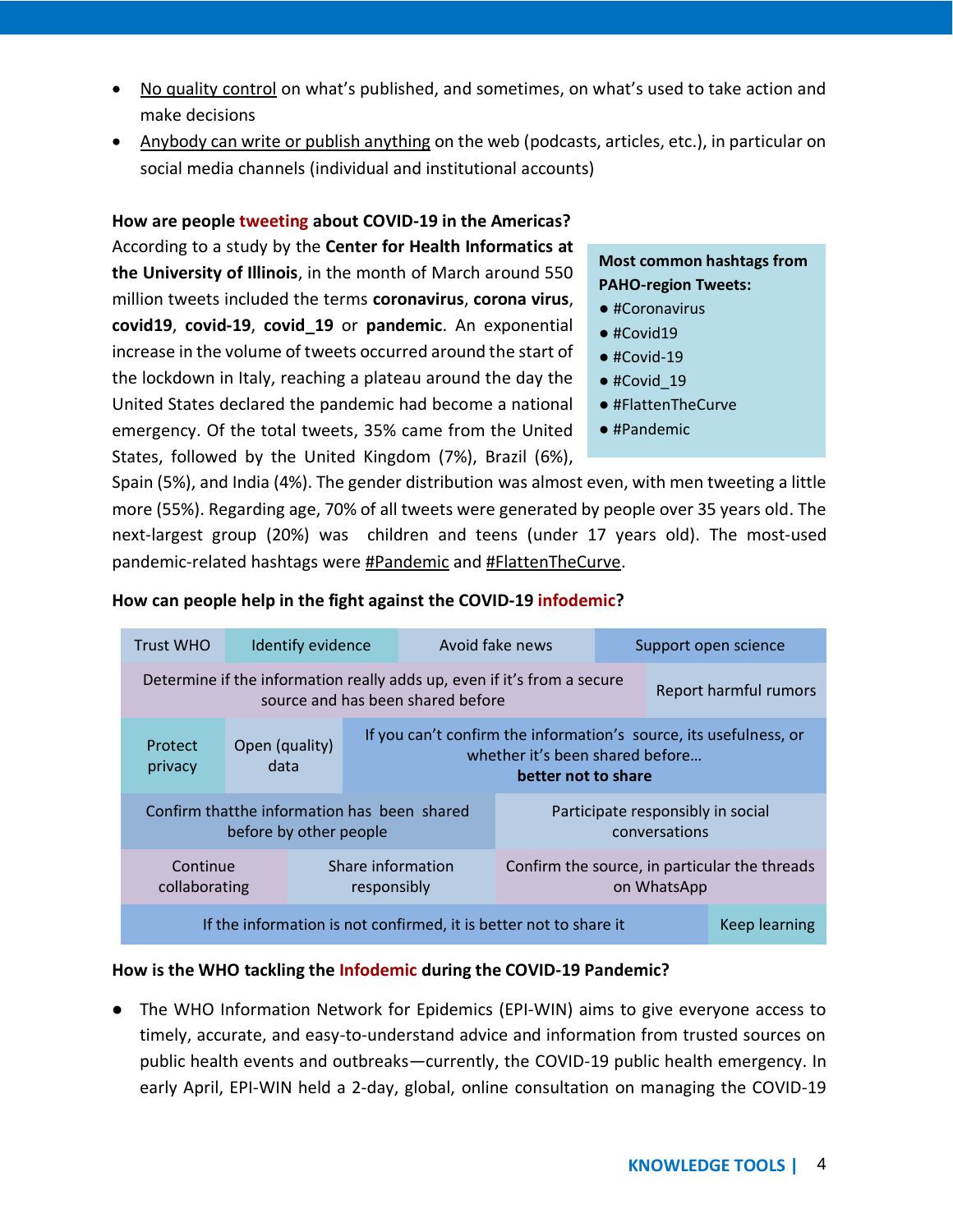infodemic. Ideas were gathered from an interdisciplinary group of experts and 1,375 webinar participants. Over 500 ideas were also submitted in an online interactive forum.

- The WHO is setting up partnerships and collaborations to support the response to the infodemic by developing global resources for fact-checking and misinformation management, infodemic measurement and analysis, evidence synthesis, knowledge translation, risk communication, community engagement, and amplification of messages.
- The WHO 'infodemics' team is working hard to address rumors by publishing "myth busters" and Live Q&A interviews with experts on its website and social channels and through the media.
- The WHO is also engaging with search, social, and digital companies—Facebook, Google, Tencent, Baidu, Twitter, TikTok, Weibo, Pinterest, and others—to filter out false messages and to promote accurate information from credible sources, such as the Centers for Disease Control and Prevention, itself, and others.
- The WHO is connecting with influencers through Instagram and YouTube, among others, to help spread factual messages to their followers, with a focus on the Asia-Pacific region. Conducting social and media listening and sentiment analysis is helping to understand the topics arising online the meaning of these conversations and their emotional drivers.

# **Where can I find trusted sources for COVID-19?**

- [PAHO/WHO COVID-19 dedicated portal](https://www.paho.org/en/topics/coronavirus-infections/coronavirus-disease-covid-19)
- [WHO COVID-19 dedicated portal](https://www.who.int/emergencies/diseases/novel-coronavirus-2019)
- [COVID-19 guidance and the latest research in the Americas \(PAHO/WHO\)](https://covid19-evidence.paho.org/)
- [BIREME PAHO/WHO COVID-19 Windows of Knowledge](https://bvsalud.org/vitrinas/en/post_vitrines/)

# **Where can I find out more about Infodemic?**

- Zarocostas J. How to fight an infodemic. The Lancet 2020 Feb;395(10225):676.
- United Nations[. UN tackles 'infodemic' of misinformation and cybercrime in COVID](https://www.un.org/en/un-coronavirus-communications-team/un-tackling-%E2%80%98infodemic%E2%80%99-misinformation-and-cybercrime-covid-19)-19 [crisis.](https://www.un.org/en/un-coronavirus-communications-team/un-tackling-%E2%80%98infodemic%E2%80%99-misinformation-and-cybercrime-covid-19)
- [MIT Technology Review \[Internet\]. How social media can](https://www.technologyreview.com/2020/03/17/905279/facebook-twitter-social-media-infodemic-misinformation/) combat the coronavirus ['infodemic'](https://www.technologyreview.com/2020/03/17/905279/facebook-twitter-social-media-infodemic-misinformation/)

#### **Contact information**

● Tel: +1 (202) 974 3531 • FAX: +1 (202) 775 4578 • Email: [emergencies@paho.org](mailto:emergencies@paho.org)

# *PAHO highlights and appreciates the support of the Spanish Agency for International Development Cooperation (AECID).*